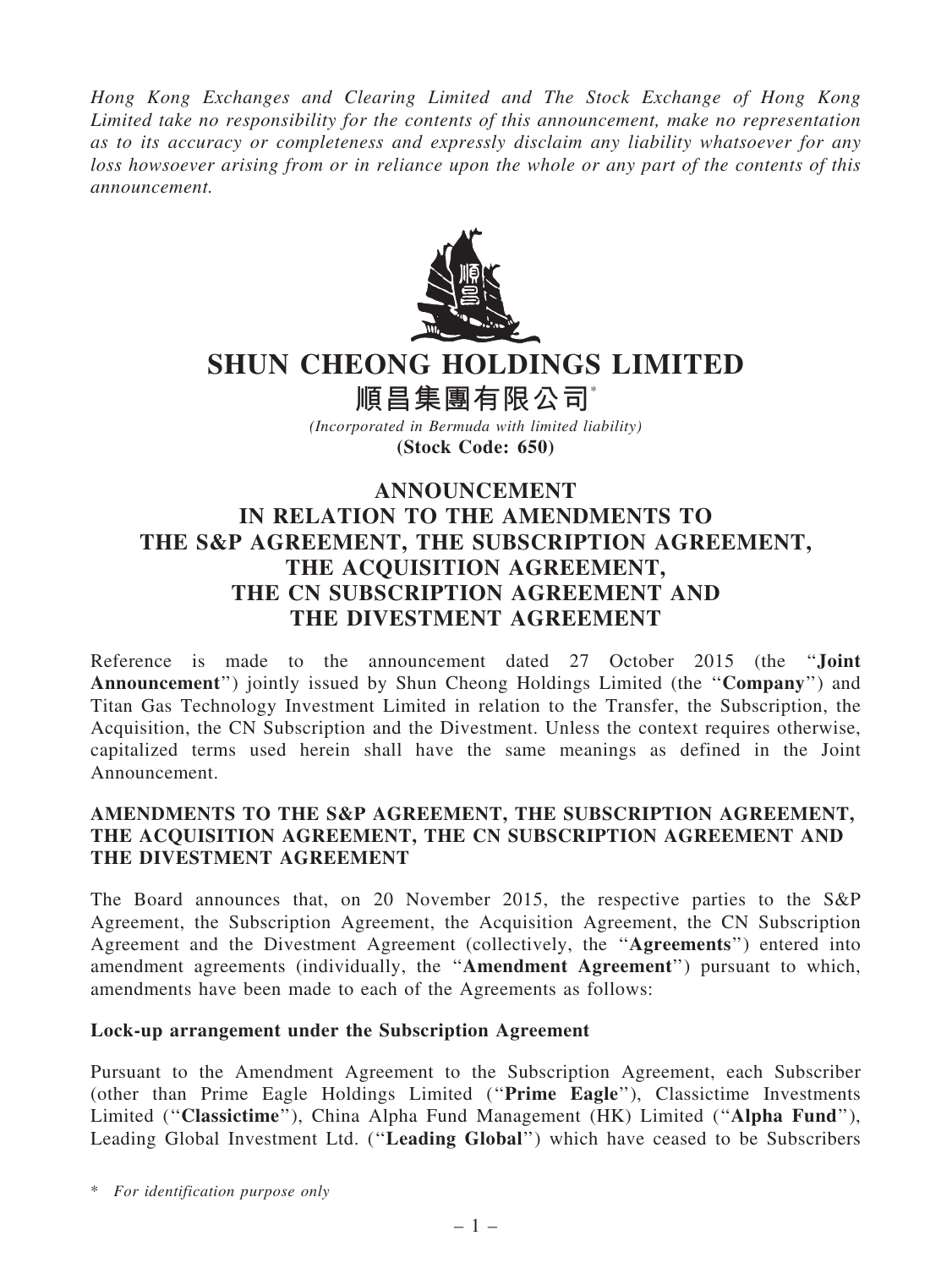upon the entering into of the Amendment Agreement to the Subscription Agreement) undertakes to the Company that, in the period commencing from the date of the Subscription Completion and ending on the date which is 6 months from the date of the Subscription Completion (the ''Lock-up Period''), it shall not dispose of, or enter into any agreement to dispose of or otherwise create any options, rights, interests or encumbrances in respect of any of its/his Subscription Shares, which, for the avoidance of doubt, shall include any and all Ordinary Shares into which his/its Preferred Shares may be converted during the Lock-up Period.

#### Allocation of Ordinary Subscription Shares under the Subscription Agreement

As mentioned above, pursuant to the Amendment Agreement to the Subscription Agreement, (i) Prime Eagle (which agreed to subscribe for 14,934,289 Ordinary Subscription Shares), Classictime (which agreed to subscribe for 89,605,735 Ordinary Subscription Shares and 62,724,014 Preferred Shares), Alpha Fund (which agreed to subscribe for 44,802,867 Ordinary Subscription Shares and 41,816,010 Preferred Shares) and Leading Global (which agreed to subscribe for 14,934,289 Ordinary Subscription Shares) have ceased to be a Subscriber; (ii) the Offeror has agreed to assume all the rights and obligations of Prime Eagle under the Subscription Agreement; (iii) New Fast Investments Limited, one of the Subscribers, has agreed to assume all the relevant rights and obligations of Classictime, Alpha Fund, Leading Global to subscribe for 50% of their respective Ordinary Subscription Shares under the Subscription Agreement; (iv) Sonic Gain Limited, one of the Subscribers, has agreed to assume all the relevant rights and obligations of Classictime, Alpha Fund, Leading Global to subscribe for the remaining 50% of their respective Ordinary Subscription Shares under the Subscription Agreement; and (v) Aquarius Investment, one of the Subscribers, has agreed to assume all the rights and obligations of Classictime and Alpha Fund to subscribe for their respective Preferred Subscription Shares under the Subscription Agreement.

The total number of the Subscription Shares, total proceeds from the Subscription and the related payment schedule remain unchanged.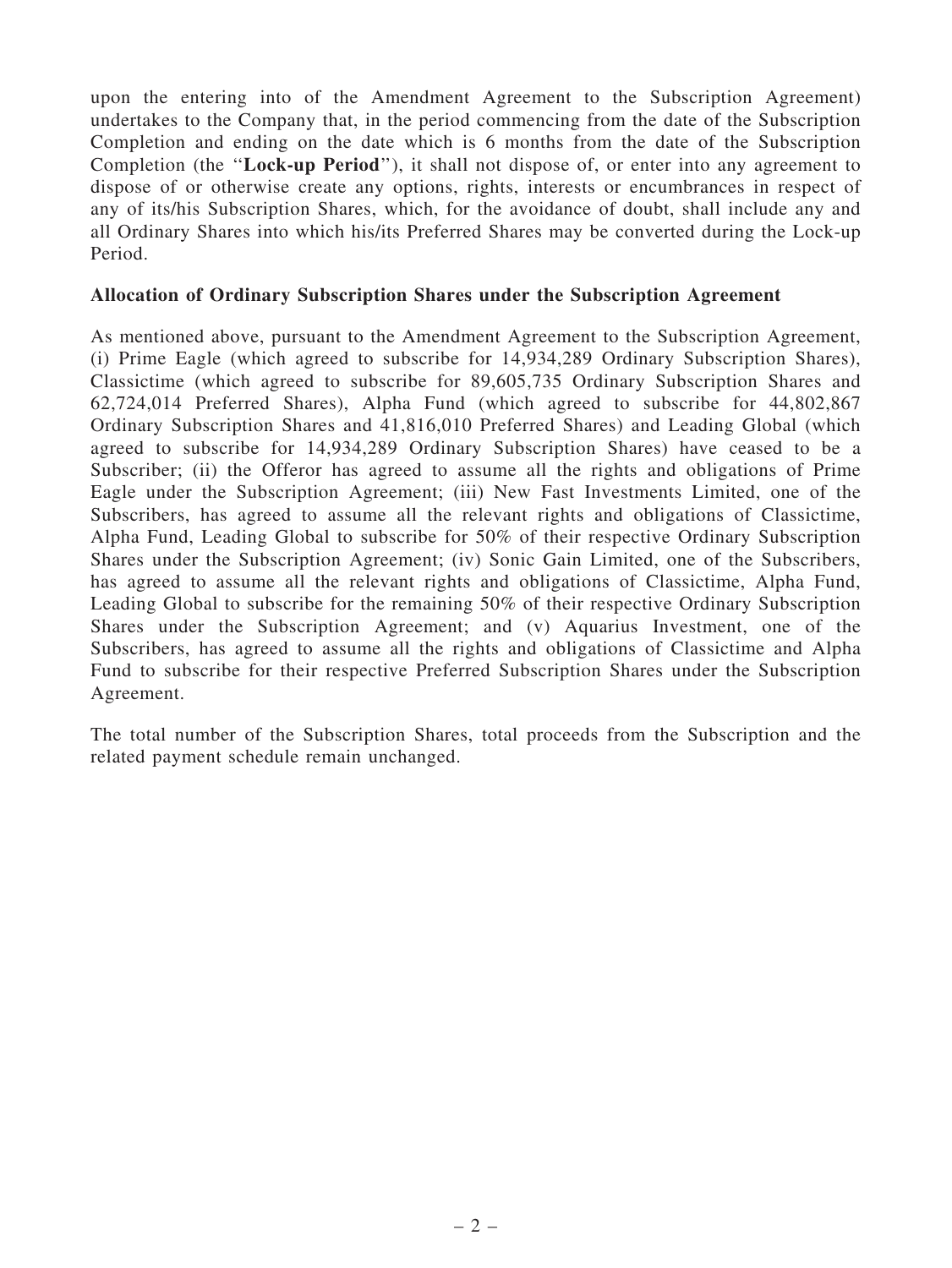After amendments to the Subscription Agreement, the following table sets out a summary of the Subscription Shares to be subscribed for by the Subscribers:

| <b>Subscribers</b> |                                                                                                                      | <b>Ordinary Subscription</b><br>Shares to be subscribed |                                               | Tranche 1 and Tranche 2<br>Preferred Shares to be<br>subscribed |                                                      |  |
|--------------------|----------------------------------------------------------------------------------------------------------------------|---------------------------------------------------------|-----------------------------------------------|-----------------------------------------------------------------|------------------------------------------------------|--|
|                    |                                                                                                                      | Number of<br>Ordinary<br><b>Shares</b>                  | Aggregate<br>Subscription<br>Monies<br>$(HK\$ | Number of<br>Preferred<br><b>Shares</b>                         | Aggregate<br>Subscription<br><b>Monies</b><br>$(HK\$ |  |
| (1)                | The Offeror                                                                                                          | 649, 641, 578                                           | 435,000,001                                   | 1,411,505,622                                                   | 945,144,164                                          |  |
| (2)                | Lu Xi                                                                                                                | 14,934,289                                              | 10,000,000                                    |                                                                 |                                                      |  |
| (3)                | Fang Chao                                                                                                            | 14,934,289                                              | 10,000,000                                    |                                                                 |                                                      |  |
| (4)                | 華寶●境外市場投資2號系列20-6期<br>QDII單一資金信托<br>(Hwabao.Overseas Investment Series<br>2 No. 20-6 QDII Single Money<br>Trust*)    | 93,588,212                                              | 62,666,667                                    |                                                                 |                                                      |  |
| (5)                | 華寶●境外市場投資2號系列20-7期<br>QDII單一資金信托<br>(Hwabao.Overseas Investment Series<br>2 No. 20-7 QDII Single Money<br>$Trust^*)$ | 46,794,106                                              | 31, 333, 333                                  |                                                                 |                                                      |  |
| (6)                | New Fast Investments Limited                                                                                         | 124,701,315                                             | 83,500,001                                    | 116,736,360                                                     | 78,166,667                                           |  |
| (7)                | Real Smart Holdings Limited                                                                                          | 50,029,870                                              | 33,500,001                                    | 116,736,360                                                     | 78,166,667                                           |  |
| (8)                | Grand Empire Global Limited                                                                                          | 50,029,870                                              | 33,500,001                                    | 116,736,360                                                     | 78,166,667                                           |  |
| (9)                | True Success Global Limited                                                                                          | 75,044,800                                              | 50,249,998                                    | 175,104,540                                                     | 117,250,000                                          |  |
| (10)               | Sonic Gain Limited                                                                                                   | 149,716,246                                             | 100,249,998                                   | 175,104,540                                                     | 117,250,000                                          |  |
| (11)               | Aquarius Investment                                                                                                  |                                                         |                                               | 443,369,176                                                     | 296,880,000                                          |  |
| (12)               | Haitong International Securities<br>Company Limited                                                                  |                                                         |                                               | 50,000,000                                                      | 33,480,000                                           |  |
|                    | (13) ExaByte Capital Fund L.P.                                                                                       |                                                         |                                               | 14,934,289                                                      | 10,000,000                                           |  |
|                    | (14) Rich Harvest Worldwide Ltd.                                                                                     |                                                         |                                               | 127,681,952                                                     | 85,495,835                                           |  |
|                    |                                                                                                                      | 1,269,414,575                                           | 850,000,000                                   | 2,747,909,199                                                   | 1,840,000,000                                        |  |

#### Long stop date under the Agreements

Pursuant to the Amendment Agreement to each of the Agreements, the parties thereto agree to extend the long stop date (in the case of the S&P Agreement, the Subscription Agreement, the CN Subscription Agreement and the Divestment Agreement, being the latest date for fulfillment or waiver (as applicable) of the conditions precedent referred to therein; in the case of the Acquisition Agreement, the latest date allowing Acquisition Completion to take place thereunder) from 31 December 2015 to 31 January 2016 (or such later date as the parties to each of the Agreements may agree) with a view to giving additional buffer for the timetable regarding the Transfer and the Transactions.

\* *For identification purpose only*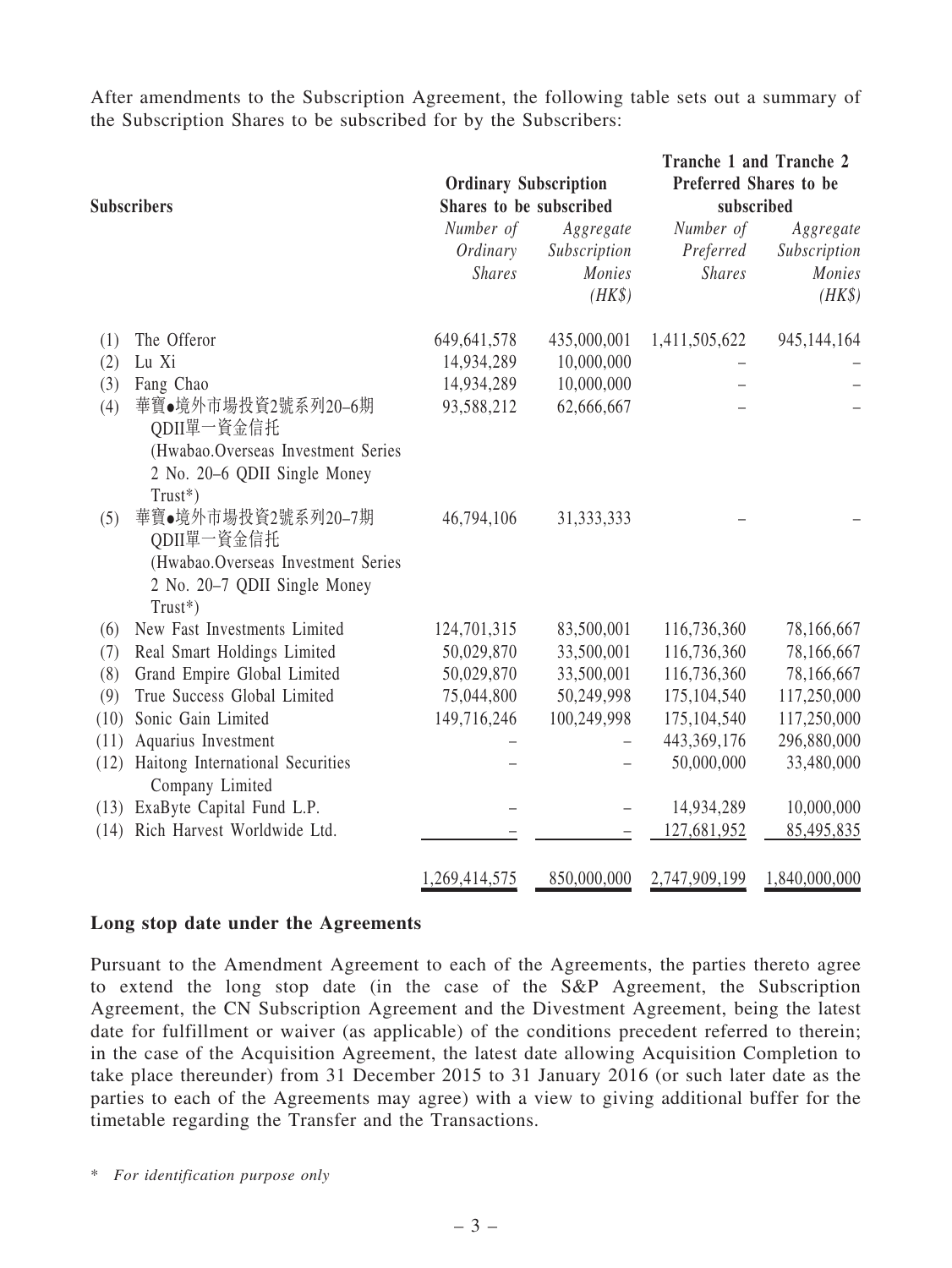#### SHAREHOLDING STRUCTURE OF THE COMPANY

Tranche 1 Sale Completion took place on 27 October 2015. After amendments to the Subscription Agreement, the following table sets out the shareholding structure of the Company (i) as at the date of this announcement (assuming no conversion of the Convertible Bonds); (ii) immediately after the Tranche 2 Sale Completion (i.e. the S&P Completion) (assuming no conversion of the Convertible Bonds); (iii) immediately after the S&P Completion and before the Subscription Completion and the CN Subscription Completion (assuming conversion in full of the Convertible Bonds); (iv) immediately after the S&P Completion, the Subscription Completion and the CN Subscription Completion (assuming no conversion of the Convertible Bonds, the Convertible Note and the Preferred Shares); (v) immediately after the S&P Completion, the Subscription Completion and the CN Subscription Completion (assuming conversion in full of the Convertible Bonds (taking into account the adjustment of CB Conversion Price as detailed in the section headed ''Adjustment to the CB Conversion Price of the Convertible Bonds'' of the Joint Announcement), the Convertible Note and the Preferred Shares):

|                                                                               | As at the date of this<br>announcement (assuming<br>no conversion of the<br><b>Convertible Bonds</b> )<br>Number of |                     | Immediately after the<br>Tranche 2 Sale Completion<br>(i.e. the S&P Completion)<br>(assuming no conversion of<br>the Convertible Bonds)<br>Number of |                     | Immediately after the S&P<br>Completion and before the<br>Subscription Completion and<br>the CN Subscription<br>Completion (assuming<br>conversion in full of the<br>Convertible Bonds)<br>(Note 1)<br>Number of |                          | Immediately after the S&P<br>Completion, the Subscription<br>Completion and the CN<br><b>Subscription Completion</b><br>(assuming no conversion of<br>the Convertible Bonds, the<br>Convertible Note, and<br>Preferred Shares)<br>Number of |                              | Immediately after the S&P<br>Completion, the Subscription<br>Completion and the CN<br><b>Subscription Completion</b><br>(assuming conversion in full<br>of the Convertible Bonds,<br>the Convertible Note and<br>Preferred Shares) (Note 2)<br>Number of |                |
|-------------------------------------------------------------------------------|---------------------------------------------------------------------------------------------------------------------|---------------------|------------------------------------------------------------------------------------------------------------------------------------------------------|---------------------|------------------------------------------------------------------------------------------------------------------------------------------------------------------------------------------------------------------|--------------------------|---------------------------------------------------------------------------------------------------------------------------------------------------------------------------------------------------------------------------------------------|------------------------------|----------------------------------------------------------------------------------------------------------------------------------------------------------------------------------------------------------------------------------------------------------|----------------|
|                                                                               | <b>Shares</b>                                                                                                       | $\%$                | <b>Shares</b>                                                                                                                                        | $\%$                | <b>Shares</b>                                                                                                                                                                                                    | $\%$                     | <b>Shares</b>                                                                                                                                                                                                                               | $q_{\!\scriptscriptstyle 0}$ | <b>Shares</b>                                                                                                                                                                                                                                            | $\%$           |
| Seller 1<br>Seller <sub>2</sub>                                               | 173,728,685                                                                                                         | 50.02%              | 34,753,409                                                                                                                                           | 10.01%<br>÷,        | 34,753,409<br>62,699,523                                                                                                                                                                                         | 5.17%<br>9.33%           | 34,753,409                                                                                                                                                                                                                                  | 2.15%<br>0.00%               | 34,753,409<br>344,754,077                                                                                                                                                                                                                                | 0.53%<br>5.28% |
| The Sellers                                                                   | 173,728,685                                                                                                         | $50.02\%$           | 34,753,409                                                                                                                                           | $10.01\%$           | 97,452,932                                                                                                                                                                                                       | 14.50%                   | 34,753,409                                                                                                                                                                                                                                  | 2.15%                        | 379,507,486                                                                                                                                                                                                                                              | 5.82%          |
| The Offeror                                                                   | 36,024,724                                                                                                          | 10.37%              | 175,000,000                                                                                                                                          | 50.38%              | 437,063,670                                                                                                                                                                                                      | 65.03%                   | 824,641,578                                                                                                                                                                                                                                 | 51.01%                       | 3,677,107,408                                                                                                                                                                                                                                            | 56.37%         |
| <b>IDG</b> Technology Venture                                                 |                                                                                                                     |                     |                                                                                                                                                      |                     |                                                                                                                                                                                                                  |                          |                                                                                                                                                                                                                                             |                              |                                                                                                                                                                                                                                                          |                |
| Investment III, L.P.                                                          | 11,500,000                                                                                                          | 3.31%               | 11,500,000                                                                                                                                           | 3.31%               | 11,500,000                                                                                                                                                                                                       | 1.71%                    | 11,500,000                                                                                                                                                                                                                                  | 0.71%                        | 11,500,000                                                                                                                                                                                                                                               | 0.18%          |
| Lin Dongliang                                                                 | 12,910,000                                                                                                          | 3.72%               | 12,910,000                                                                                                                                           | 3.72%               | 12,910,000                                                                                                                                                                                                       | 1.92%                    | 12,910,000                                                                                                                                                                                                                                  | 0.80%                        | 12,910,000                                                                                                                                                                                                                                               | 0.20%          |
| Aquarius Investment (Note 4)                                                  | L,                                                                                                                  | $\bar{\phantom{a}}$ |                                                                                                                                                      | $\bar{\phantom{a}}$ |                                                                                                                                                                                                                  | $\overline{\phantom{a}}$ |                                                                                                                                                                                                                                             | $\bar{a}$                    | 443,369,176                                                                                                                                                                                                                                              | 6.80%          |
| Lu Xi (Note 3)                                                                |                                                                                                                     |                     |                                                                                                                                                      |                     |                                                                                                                                                                                                                  | $\overline{a}$           | 14,934,289                                                                                                                                                                                                                                  | 0.92%                        | 14,934,289                                                                                                                                                                                                                                               | 0.23%          |
| Fang Chao (Note 3)<br>華寶●境外市場投資2號系列20-6期<br>ODII單一資金信托                        |                                                                                                                     |                     |                                                                                                                                                      |                     |                                                                                                                                                                                                                  |                          | 14,934,289                                                                                                                                                                                                                                  | 0.92%                        | 14,934,289                                                                                                                                                                                                                                               | 0.23%          |
| (Hwabao.Overseas Investment<br>Series 2 No. 20-6 QDII<br>Single Money Trust*) |                                                                                                                     |                     |                                                                                                                                                      |                     |                                                                                                                                                                                                                  |                          |                                                                                                                                                                                                                                             |                              |                                                                                                                                                                                                                                                          |                |
| (Note 3)<br>華寶●境外市場投資2號系列20-7期<br>ODII單一資金信托<br>(Hwabao.Overseas Investment   |                                                                                                                     |                     |                                                                                                                                                      |                     |                                                                                                                                                                                                                  |                          | 93,588,212                                                                                                                                                                                                                                  | 5.79%                        | 93,588,212                                                                                                                                                                                                                                               | 1.43%          |
| Series 2 No. 20-7 QDII<br>Single Money Trust*)                                |                                                                                                                     |                     |                                                                                                                                                      |                     |                                                                                                                                                                                                                  |                          |                                                                                                                                                                                                                                             |                              |                                                                                                                                                                                                                                                          |                |
| (Note 3)<br>New Fast Investments Limited                                      |                                                                                                                     |                     |                                                                                                                                                      |                     |                                                                                                                                                                                                                  |                          | 46,794,106                                                                                                                                                                                                                                  | 2.89%                        | 46,794,106                                                                                                                                                                                                                                               | 0.72%          |
| (Note 3)                                                                      |                                                                                                                     |                     |                                                                                                                                                      |                     |                                                                                                                                                                                                                  |                          | 124,701,315                                                                                                                                                                                                                                 | 7.71%                        | 241,437,675                                                                                                                                                                                                                                              | 3.70%          |
| Real Smart Holdings Limited<br>(Note 3)                                       |                                                                                                                     |                     |                                                                                                                                                      |                     |                                                                                                                                                                                                                  |                          | 50,029,870                                                                                                                                                                                                                                  | 3.09%                        | 166,766,230                                                                                                                                                                                                                                              | 2.56%          |
| Grand Empire Global Limited<br>(Note 3)                                       |                                                                                                                     |                     |                                                                                                                                                      |                     |                                                                                                                                                                                                                  |                          | 50,029,870                                                                                                                                                                                                                                  | 3.09%                        | 166,766,230                                                                                                                                                                                                                                              | 2.56%          |
| True Success Global Limited                                                   |                                                                                                                     |                     |                                                                                                                                                      |                     |                                                                                                                                                                                                                  |                          |                                                                                                                                                                                                                                             |                              |                                                                                                                                                                                                                                                          |                |
|                                                                               |                                                                                                                     |                     |                                                                                                                                                      |                     |                                                                                                                                                                                                                  |                          |                                                                                                                                                                                                                                             |                              |                                                                                                                                                                                                                                                          |                |
| (Note 3)                                                                      |                                                                                                                     |                     |                                                                                                                                                      |                     |                                                                                                                                                                                                                  |                          | 75,044,800                                                                                                                                                                                                                                  | 4.64%                        | 250,149,340                                                                                                                                                                                                                                              | 3.83%          |
| Sonic Gain Limited (Note 3)                                                   |                                                                                                                     |                     |                                                                                                                                                      |                     |                                                                                                                                                                                                                  |                          | 149,716,246                                                                                                                                                                                                                                 | 9.26%                        | 324,820,786                                                                                                                                                                                                                                              | 4.98%          |
| Haitong International Securities                                              |                                                                                                                     |                     |                                                                                                                                                      |                     |                                                                                                                                                                                                                  |                          |                                                                                                                                                                                                                                             |                              |                                                                                                                                                                                                                                                          |                |
| Company Limited (Note 3)                                                      |                                                                                                                     |                     |                                                                                                                                                      |                     |                                                                                                                                                                                                                  |                          |                                                                                                                                                                                                                                             |                              | 50,000,000                                                                                                                                                                                                                                               | 0.77%          |
| ExaByte Capital Fund L.P.                                                     |                                                                                                                     |                     |                                                                                                                                                      |                     |                                                                                                                                                                                                                  |                          |                                                                                                                                                                                                                                             | $\overline{a}$               | 14,934,289                                                                                                                                                                                                                                               | 0.23%          |
| Rich Harvest Worldwide Ltd.                                                   |                                                                                                                     |                     |                                                                                                                                                      |                     |                                                                                                                                                                                                                  |                          |                                                                                                                                                                                                                                             |                              |                                                                                                                                                                                                                                                          |                |
| (Note 3)                                                                      |                                                                                                                     |                     |                                                                                                                                                      |                     |                                                                                                                                                                                                                  |                          |                                                                                                                                                                                                                                             |                              | 127,681,952                                                                                                                                                                                                                                              | 1.96%          |

\* *For identification purpose only*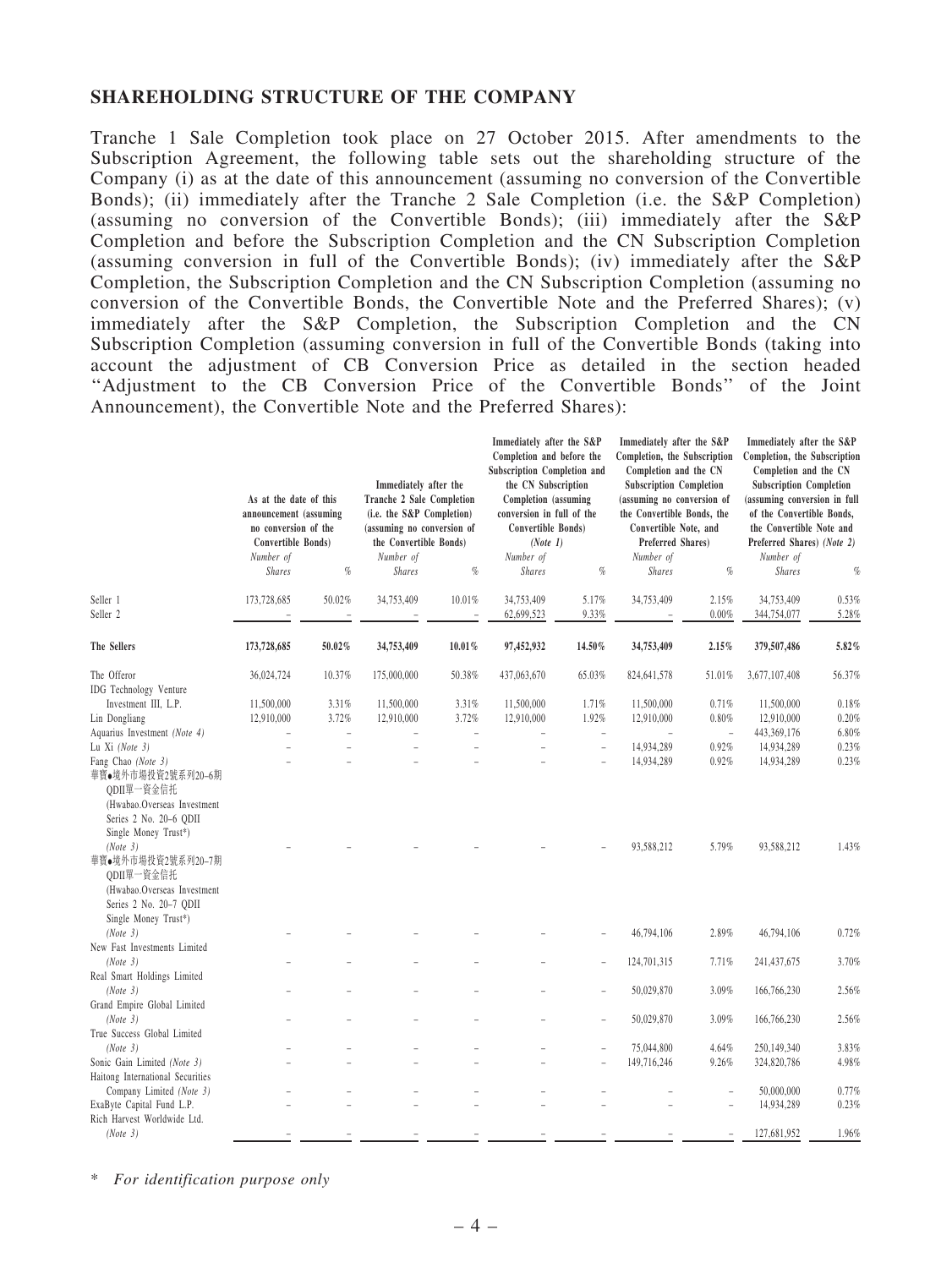|                                                      | As at the date of this<br>announcement (assuming<br>no conversion of the<br>Convertible Bonds) |         | Immediately after the<br>Tranche 2 Sale Completion<br>(i.e. the S&P Completion)<br>(assuming no conversion of<br>the Convertible Bonds) |         | Immediately after the S&P<br>Completion and before the<br>Subscription Completion and<br>the CN Subscription<br>Completion (assuming)<br>conversion in full of the<br>Convertible Bonds)<br>(Note 1) |         | Immediately after the S&P<br>Completion, the Subscription<br>Completion and the CN<br><b>Subscription Completion</b><br>(assuming no conversion of<br>the Convertible Bonds, the<br>Convertible Note, and<br>Preferred Shares) |            | Immediately after the S&P<br>Completion, the Subscription<br>Completion and the CN<br><b>Subscription Completion</b><br>(assuming conversion in full<br>of the Convertible Bonds,<br>the Convertible Note and<br>Preferred Shares) (Note 2) |            |
|------------------------------------------------------|------------------------------------------------------------------------------------------------|---------|-----------------------------------------------------------------------------------------------------------------------------------------|---------|------------------------------------------------------------------------------------------------------------------------------------------------------------------------------------------------------|---------|--------------------------------------------------------------------------------------------------------------------------------------------------------------------------------------------------------------------------------|------------|---------------------------------------------------------------------------------------------------------------------------------------------------------------------------------------------------------------------------------------------|------------|
|                                                      | Number of                                                                                      |         | Number of                                                                                                                               |         | Number of                                                                                                                                                                                            |         | Number of                                                                                                                                                                                                                      |            | Number of                                                                                                                                                                                                                                   |            |
|                                                      | <b>Shares</b>                                                                                  | %       | <b>Shares</b>                                                                                                                           | $\%$    | <b>Shares</b>                                                                                                                                                                                        | $\%$    | <b>Shares</b>                                                                                                                                                                                                                  | $\%$       | <b>Shares</b>                                                                                                                                                                                                                               | %          |
| <b>Public Shares Subscribers</b><br>(Note 3)         |                                                                                                |         |                                                                                                                                         |         |                                                                                                                                                                                                      |         | 619,772,997                                                                                                                                                                                                                    | 38.33%     | 1,512,807,398                                                                                                                                                                                                                               | 23.19%     |
| The Offeror and parties acting<br>in concert with it | 60,434,724                                                                                     | 17.40%  | 199,410,000                                                                                                                             | 57.41%  | 461,473,670                                                                                                                                                                                          | 68.66%  | 1,468,824,575                                                                                                                                                                                                                  | $90.85\%$  | 5,657,693,982                                                                                                                                                                                                                               | 86.72%     |
| League Way (Note 5)                                  |                                                                                                |         |                                                                                                                                         |         |                                                                                                                                                                                                      |         |                                                                                                                                                                                                                                |            | 373, 357, 228                                                                                                                                                                                                                               | 5.72%      |
| Other existing public Shareholders                   | 113,162,591                                                                                    | 32.58%  | 113,162,591                                                                                                                             | 32.58%  | 113,162,591                                                                                                                                                                                          | 16.84%  | 113,162,591                                                                                                                                                                                                                    | 7.00%      | 113,162,591                                                                                                                                                                                                                                 | 1.73%      |
| Total                                                | 347,326,000                                                                                    | 100.00% | 347,326,000                                                                                                                             | 100.00% | 672,089,193                                                                                                                                                                                          | 100.00% | 1,616,740,575                                                                                                                                                                                                                  | $100.00\%$ | 6,523,721,287                                                                                                                                                                                                                               | $100.00\%$ |
| <b>Total public Shareholders</b><br>(Note 6)         | 113,162,591                                                                                    | 32.58%  | 113,162,591                                                                                                                             | 32.58%  | 113,162,591                                                                                                                                                                                          | 16.84%  | 767,688,997                                                                                                                                                                                                                    | 47.48%     | 2,378,834,703                                                                                                                                                                                                                               | 36.46%     |

*Notes:*

- (1) The calculation of the total number of CB Conversion Shares is based on the Existing CB Conversion Price of HK\$0.3695 per CB Conversion Share. The above situation is for illustrative purposes only. Each of the Company, the Offeror and Seller 2 have unconditionally and irrecoverably undertaken to ensure that no less than 25% of the Ordinary Shares will be held by the public at all times in compliance with the minimum public float requirement of the Listing Rules; in particular, immediately following any conversion of the Convertible Bonds (i.e. the Sale Bonds under the Tranche 1 Transfer, the Sale Bonds under the Tranche 2 Transfer and the Excluded Bonds).
- (2) The calculation of the total number of CB Conversion Shares is based on the Adjusted CB Conversion Price of HK\$0.0672 per CB Conversion Share, details of which are set out in the section headed ''Adjustment to the CB Conversion Price of the Convertible Bonds'' of the Joint Announcement.
- (3) Given that the Public Shares Subscribers are not connected persons to the Offeror, their subscription of the Ordinary Subscription Shares and Preferred Shares are not financed by any connected persons of the Company and they will not become connected persons of the Company as a result of the Subscription or after full conversion of the Preferred Shares/Convertible Note, the interests of the Public Shares Subscribers in the Company upon the Subscription Completion and/or conversion of the Preferred Shares/ Convertible Note shall form part of the Company's public shareholding. It is stated in the Joint Announcement that the Public Shares Subscribers are parties acting in concert with the Offeror as the Public Shares Subscribers were introduced by the Offeror and the terms of the Subscription Agreement were negotiated between the Company and the Offeror (for itself and on behalf of the other Subscribers) and all the Subscribers entered into the Subscription Agreement (being one single agreement) together with the Company.
- (4) It is stated in the Joint Announcement that Aquarius Investment is held as to 9% by Mr. Wang, who is the chief executive officer and an executive director of Titan Gas Holdings, and a director of Standard Gas and Aquarius Investment. Further, Mr. Wang holds an approximately 8.05% equity interest in Titan Gas Holdings.
- (5) It is stated in the Joint Announcement that given League Way is independent of the Offeror, its subscription of the Convertible Note is not financed by any connected persons of the Company and it will not become a connected person of the Company as a result of the CN Subscription or conversion of the Convertible Note, the interests of League Way in the Company upon the Subscription Completion and/or after conversion of the Convertible Note shall form part of the Company's public shareholding.